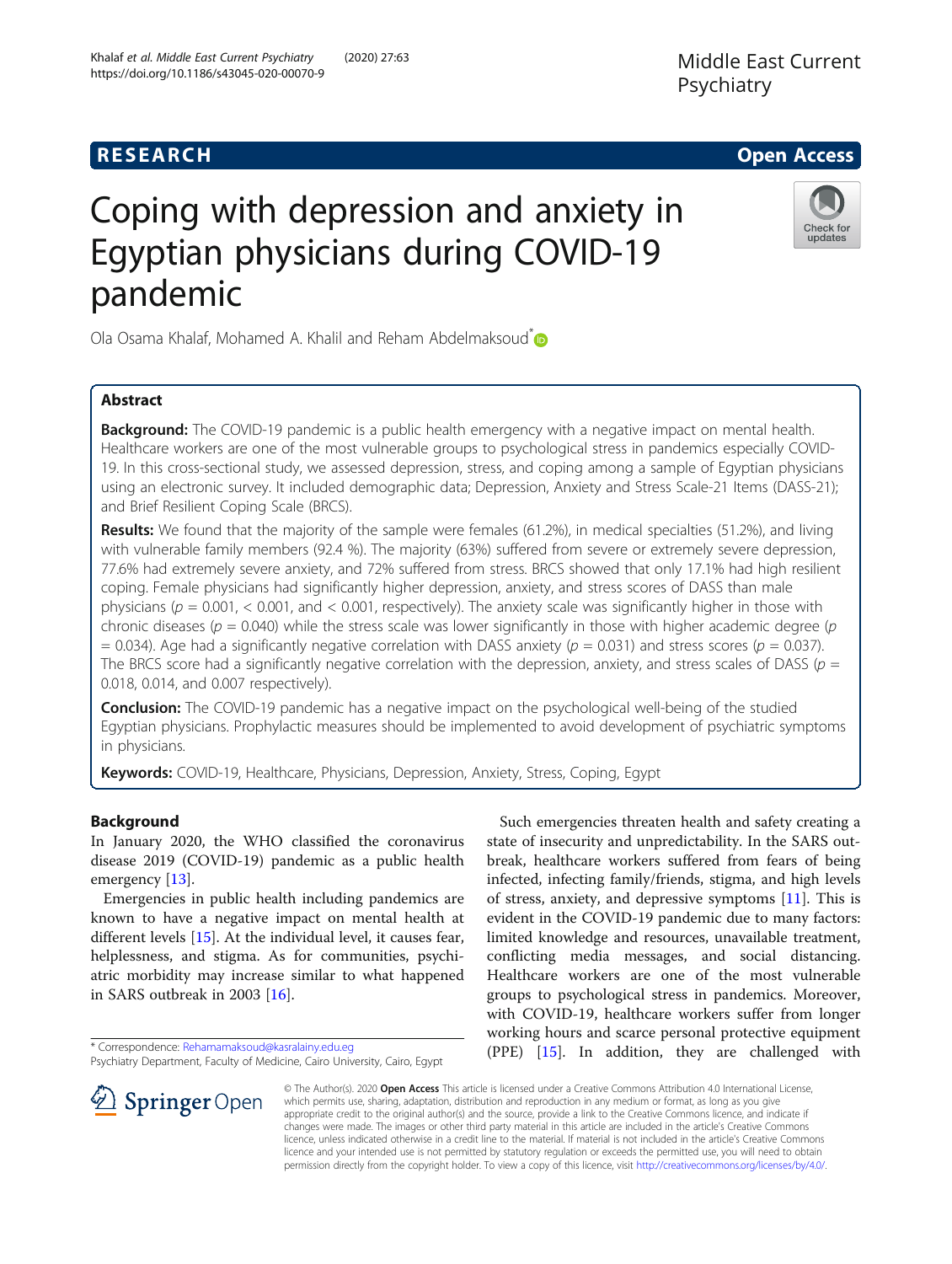deficient resource allocation to equally critical patients and rather impossible balance between their own needs being understaffed with the expanding number of patients. These pressures are intensified by time urgency and public and media scrutiny [\[6](#page-5-0), [19](#page-6-0)].

Many studies assessed factors mediating psychiatric morbidity during pandemics. This includes profession (doctor/nurse), marital status, presence of social support, training competency, and coping mechanisms [[7](#page-5-0)].

Coping is an important mediator between stress and mental illness such as anxiety and depression [\[4](#page-5-0)].

The literature on COVID-19's effect on mental health is currently expanding but is still limited. In this study, we aim at assessing the depression, anxiety, and stress among a sample of physicians in different specialties in Egypt and also determining their ability to cope with these stresses. We assume that COVID-19 has a negative impact on the psychological health of physicians. Additionally, we assume that proper coping skills neutralize the effect of COVID-19.

# Methods

This was a cross-sectional study using a convenient sample. An anonymous survey was distributed among doctors through social media via link. The link was sent to doctors' groups of specific specialty or sent individually. The survey was time-limited to 3 months and was carried out from March to May 2020 during the COVID-19 pandemic.

The survey was written in English and was titled Survey among Medical staff. It started with a must-answer question about whether or not the candidate would like to participate or not.

The questionnaire included demographic data; the Depression, Anxiety and Stress Scale-21 Items (DASS-21) [[12\]](#page-5-0); and Brief Resilient Coping Scale (BRCS) [\[17](#page-6-0)].

We included physicians from both genders and different ages and years of experience. Physicians included were working in governmental general hospitals. They treated patients with COVID-19 from different medical complications or comorbidities according to their specialty. History of psychiatric disorders or treatment with psychotropics was excluded by history taking.

Clinical specialties were clustered into 3 categories: surgical, medical, and supportive. Supportive group of specialty includes microbiology, nuclear medicine, pathology, radiology, anesthesiology, clinical genetics, and radiotherapy according to the Dutch classification [\[3](#page-5-0)].

Demographic data included age, gender, marital status, academic level, occupation, specialty, and working years.

Some questions were added to assess the risk to COVID-19 to self (like suffering from chronic illness) and to others (living with vulnerable groups). A question

to assess workload (working hours/week during last month) was added.

The DASS-21 consists of 3 self-report scales that assess depression, anxiety, and stress during the past 7 days. The depression scale assesses dysphoria, hopelessness, devaluation of life, self-deprecation, lack of interest, anhedonia, and inertia. The anxiety scale assesses autonomic arousal, skeletal muscle effects, situational anxiety, and subjective experience of anxious affect. The stress scale assesses difficulty relaxing, nervous arousal, and being easily upset/agitated, irritable/overreactive, and impatient. Responder has to choose between 4 answers ranging from "did not apply at all" to "apply very much." Higher scores indicate severity. Scores for the three scales are calculated by summing the scores for the relevant items, and the severity of each scale is defined (normal, mild, moderate, severe, or extremely severe) (Table 1) [\[12\]](#page-5-0).

Coping was assessed using the Brief Resilient Coping Scale. It is a standardized 4-item scale that evaluates the resilience and coping to stressors. Responders have 5 choices in each question: does not describe me at all, does not describe me, neutral, describe me, or describe me very well. Higher scores indicate higher resilience. The total score classifies responders to low, medium, and high resilience copers (Table [2](#page-2-0)) [\[10](#page-5-0)].

Data were analyzed using the Statistical Package for the Social Sciences (SPSS) version 20 [[9\]](#page-5-0). Mean and standard deviation were used for describing the numerical data while count and frequency described the categorical data. Comparisons between 2 groups were done by Student's t test and chi-square test. One-way ANOVA was used for comparing 3 groups. Association between numerical groups was done by Pearson's correlation test.

There was no missing data.

## Results

One hundred and seventy physicians participated in the survey over the 3-month period. Two thirds of them were females (61.2%) with mean age of 36.5 years. Other demographic data are shown in Table [3.](#page-3-0)

Physicians in medical specialties were 51.2% of total participants; meanwhile, surgeons were 25.88% and supportive specialty physicians were 22.94%. Physicians

Table 1 DASS interpretation and categories

| <b>DASS</b> interpretation | <b>Depression</b> | Anxiety   | <b>Stress</b> |
|----------------------------|-------------------|-----------|---------------|
| Normal                     | $() - 9$          | $0 - 7$   | $0 - 14$      |
| Mild                       | $10 - 13$         | $8 - 9$   | $15 - 18$     |
| Moderate                   | $14 - 20$         | $10 - 14$ | $19 - 25$     |
| Severe                     | $21 - 27$         | $15 - 19$ | $26 - 33$     |
| Extremely severe           | $28+$             | $20+$     | $34+$         |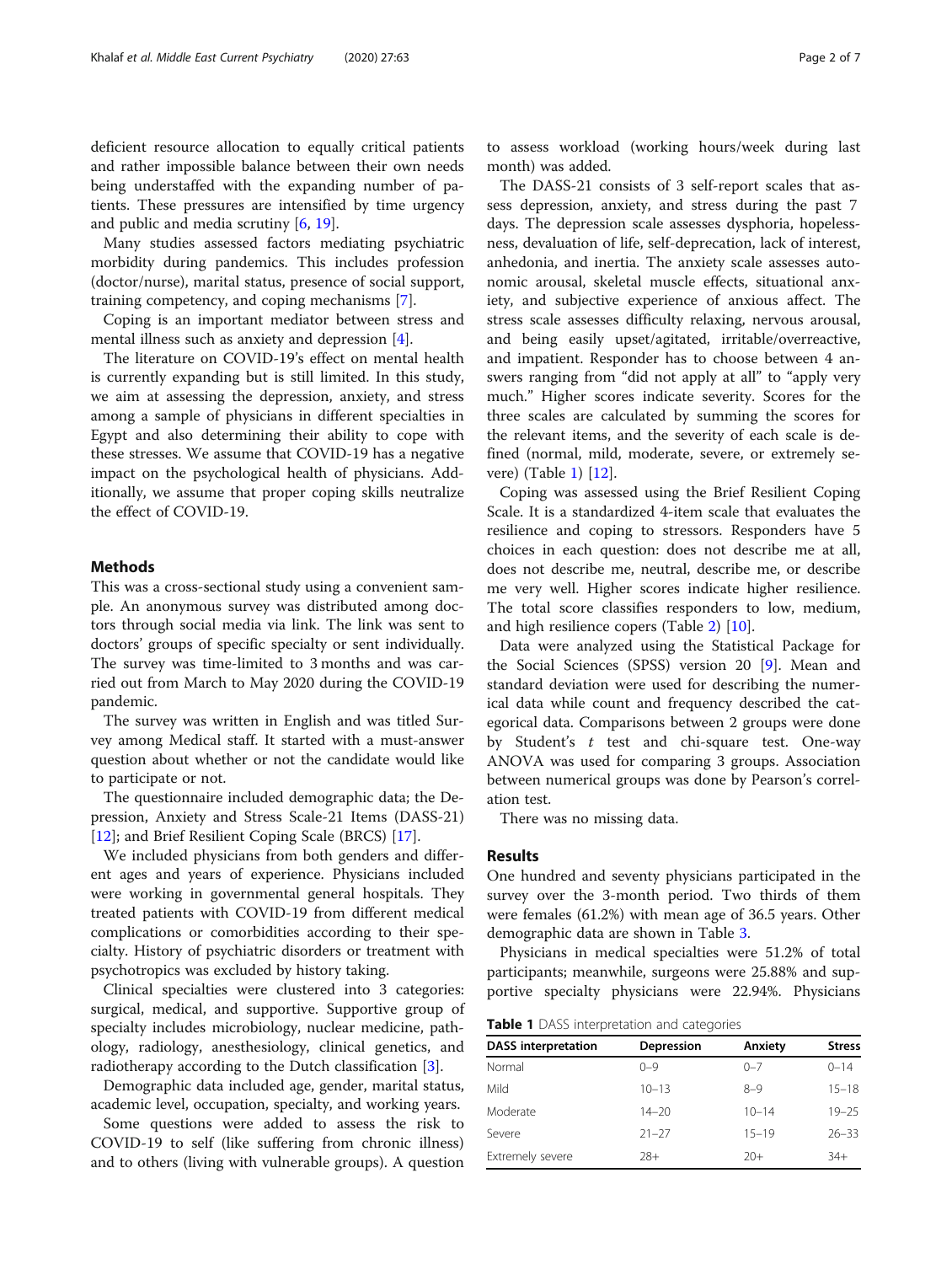<span id="page-2-0"></span>Table 2 BRCS interpretation and categories

| <b>BRCS</b> interpretation | Score range    |
|----------------------------|----------------|
| Low resilient copers       | $4-13$ points  |
| Medium resilient copers    | $14-16$ points |
| High resilient copers      | 17-20 points   |

worked 27.36 h per week in average. The majority of them (92.4%) were living with vulnerable family members (Table [3\)](#page-3-0).

The depression scale of DASS was  $12.54 \pm 6.72$  in which 63% of physicians had either severe or extremely severe depression and only 7% of them were normal on this scale. Meanwhile, the anxiety scale was  $14.44 \pm 7.37$ and 77.6% of physician had extremely severe anxiety. Twenty eight percent of physicians were normal on stress score (Table [3\)](#page-3-0).

The Brief Resilient Coping Scale score was 13.45 ± 2.95. Half of physicians were low resilient copers, one third of them were medium resilient copers, and 17.1% were high resilient copers (Table [3\)](#page-3-0).

Female physicians were significantly higher in the depression, anxiety, and stress scales of DASS than male physicians ( $p = 0.001$ , < 0.001, and < 0.001, respectively). The anxiety scale was significantly higher in those with chronic diseases ( $p = 0.040$ ) while the stress scale was lower significantly in those with higher academic degree  $(p = 0.034)$ . Marital status, specialty, years of experience, and living with a vulnerable family member did not show significant differences in DASS scores (Table [4](#page-4-0)).

The Brief Resilient Coping Scale score did not show significant differences in different categories of gender, marital status, academic degree, specialty, years of experience, living with vulnerable family members, and chronic diseases (Table [4\)](#page-4-0).

Age had a significantly negative correlation with DASS anxiety ( $p = 0.031$ ) and stress scores ( $p = 0.037$ ). Weekly working hours were not significantly correlated with any of DASS scores (Table [5\)](#page-5-0).

The Brief Resilient Coping Scale score had a significantly negative correlation with the depression, anxiety, and stress scales of DASS ( $p = 0.018$ , 0.014, and 0.007, respectively) (Table [5](#page-5-0)).

# **Discussion**

Our study describes the psychological impact and mental health of the medical staff in a convenient sample of Egyptian physicians.

The majority of physicians had either severe or extremely severe depression while 77.6% of them had extremely severe anxiety. Anxiety was significantly higher in those with chronic diseases; this has been proven by several researches that depression and anxiety occur with chronic diseases [\[2](#page-5-0)] but also the underlying chronic disease such as hypertension, respiratory system disease, and cardiovascular disease may be risk factors in severe COVID-19 patients compared with non-severe ones  $[20]$  $[20]$ ; this may rise the anxiety among medical staff members who suffer from chronic illness.

Unexpectedly, the weekly working hours were not significantly correlated with DASS. This can be explained by the precautionary measures against COVID-19 which included decreasing the workforces in some specialties (apart from frontline healthcare physicians) resulting in a wide range of working hours for our sample. In addition, the unusual situation related to COVID-19 outbreak may be the main reason for higher score scores of DASS regardless of the workload.

Stress was found to be less among higher education level. This might be explained and understood that senior physicians are less exposed as they have fewer working hours than junior one and more experienced in dealing with critical situations. Moreover, seniors are elder and age was found to be inversely correlated to anxiety and stress scales of DASS. As age advances, the personality becomes stable and less confused under stress as persons become comparatively free of neurotic anxiety [[14\]](#page-6-0).

Further analysis for the results showed significant difference between males and females as regards levels of depression, anxiety, and stress as measured by DASS-21 and also as regards resilience as measured by BRCS. This higher symptom prevalence in females resonates well with results from surveys conducted in other countries [[18,](#page-6-0) [20\]](#page-6-0) and is also similar to a Chinese study conducted on 246 medical staff during the COVID-19 pandemic, the incidence of anxiety in female medical staff was higher than that in male, and the score of self-rating anxiety scale in female medical staff was higher than that in male [[8\]](#page-5-0). Women usually show more reactivity than men in neural networks associated with fear and arousal responses [\[5](#page-5-0)].

As regards the significantly positive correlation between the triad of depression, anxiety, and stress, it could be explained that all of them have similar pathophysiology where there are abnormalities in the regulation of the hypothalamic-pituitary adrenal axis and the sympatho-adrenomedullary system [[1](#page-5-0)].

The significant negative correlation between this triad and resilience coping was suggested by previous researchers who found that coping may play an important role in mediating the outcomes of stressful events, including anxiety, depression, and other psychological distress [[4\]](#page-5-0).

# Conclusion

Therefore, we can conclude that the psychological wellbeing of the studied Egyptian physicians in this sample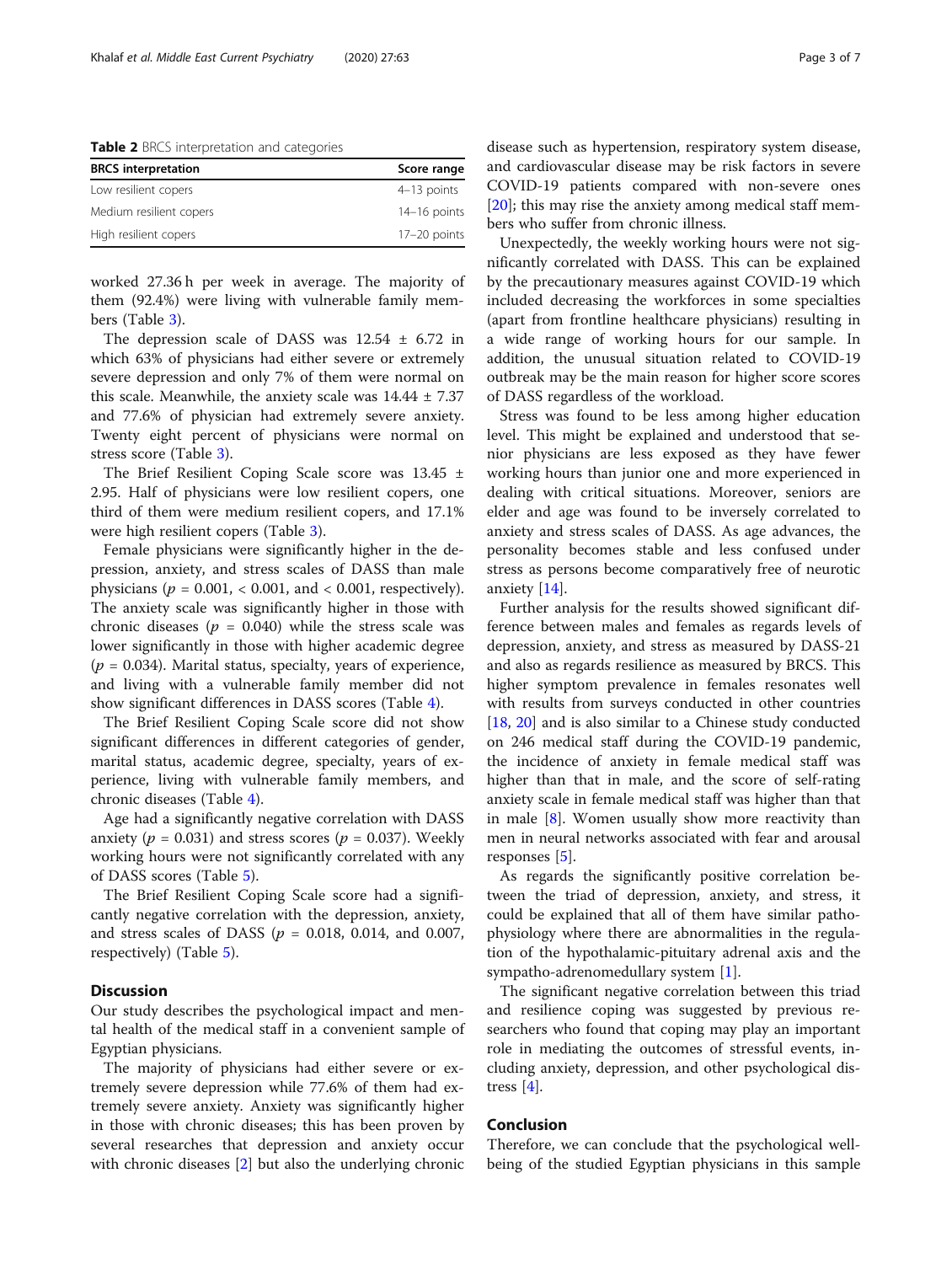# <span id="page-3-0"></span>Table 3 Demographics and clinical characteristics of the physicians

| $\sim$ $\sim$<br>Physicians (N 170)                |                        | Number/frequency  |
|----------------------------------------------------|------------------------|-------------------|
| Age in years (mean $\pm$ SD)                       |                        | $36.47 \pm 5.08$  |
| Gender                                             | Males                  | 66/38.8%          |
|                                                    | Females                | 104/61.2%         |
| <b>Marital status</b>                              | Single                 | 43/25.3%          |
|                                                    | Married                | 123/72.4%         |
|                                                    | Divorced or widow      | 4/2.4%            |
| Academic degree                                    | Bachelor               | 9/5.3%            |
|                                                    | Master                 | 66/38.8%          |
|                                                    | <b>MD</b>              | 95/55.9%          |
| Job                                                | Resident               | 17/10.0%          |
|                                                    | Assistant lecturer     | 38/22.4%          |
|                                                    | Lecturer               | 57/33.5%          |
|                                                    | Associate professor    | 16/9.4%           |
|                                                    | Professor              | 10/5.9%           |
|                                                    | Other                  | 32/18.8%          |
| <b>Specialty</b>                                   | Surgical specialties   | 44/25.88%         |
|                                                    | Medical specialties    | 87/51.17%         |
|                                                    | Supportive specialties | 39/22.94%         |
| Years of experience                                | Less than 5 years      | 14/8.2%           |
|                                                    | 5-10 years             | 49/28.8%          |
|                                                    | More than 10 years     | 107/62.9%         |
| Working hours per week (mean $\pm$ SD)             |                        | $27.36 \pm 25.67$ |
| Living with vulnerable family members              | No                     | 13/7.6%           |
|                                                    | Yes                    | 157/92.4%         |
| DASS <sup>a</sup> depression score (mean $\pm$ SD) |                        | $12.54 \pm 6.72$  |
| <b>DASS</b> depression                             | Normal                 | 12/7.1%           |
|                                                    | Mild                   | 18/10.6%          |
|                                                    | Moderate               | 33/19.4%          |
|                                                    | Severe                 | 44/25.9%          |
|                                                    | Extremely severe       | 63/37.1%          |
| <b>DASS anxiety score</b> (mean $\pm$ SD)          |                        | $14.44 \pm 7.37$  |
| <b>DASS anxiety</b>                                | Normal                 | 9/5.3%            |
|                                                    | Mild                   | 7/4.1%            |
|                                                    | Moderate               | 10/5.9%           |
|                                                    | Severe                 | 12/7.1%           |
|                                                    | Extremely severe       | 132/77.6%         |
| <b>DASS stress score</b> (mean $\pm$ SD)           |                        | $11.58 \pm 6.98$  |
| <b>DASS</b> stress                                 | Normal                 | 49/28.8%          |
|                                                    | Mild                   | 20/11.8%          |
|                                                    | Moderate               | 35/20.6%          |
|                                                    | Severe                 | 33/19.4%          |
|                                                    | Extremely severe       | 33/19.4%          |
| <b>BRCS</b> <sup>b</sup> score (mean $\pm$ SD)     |                        | $13.45 \pm 2.95$  |
| <b>BRCS</b> interpretation                         | Low resilient copers   | 85/50.0%          |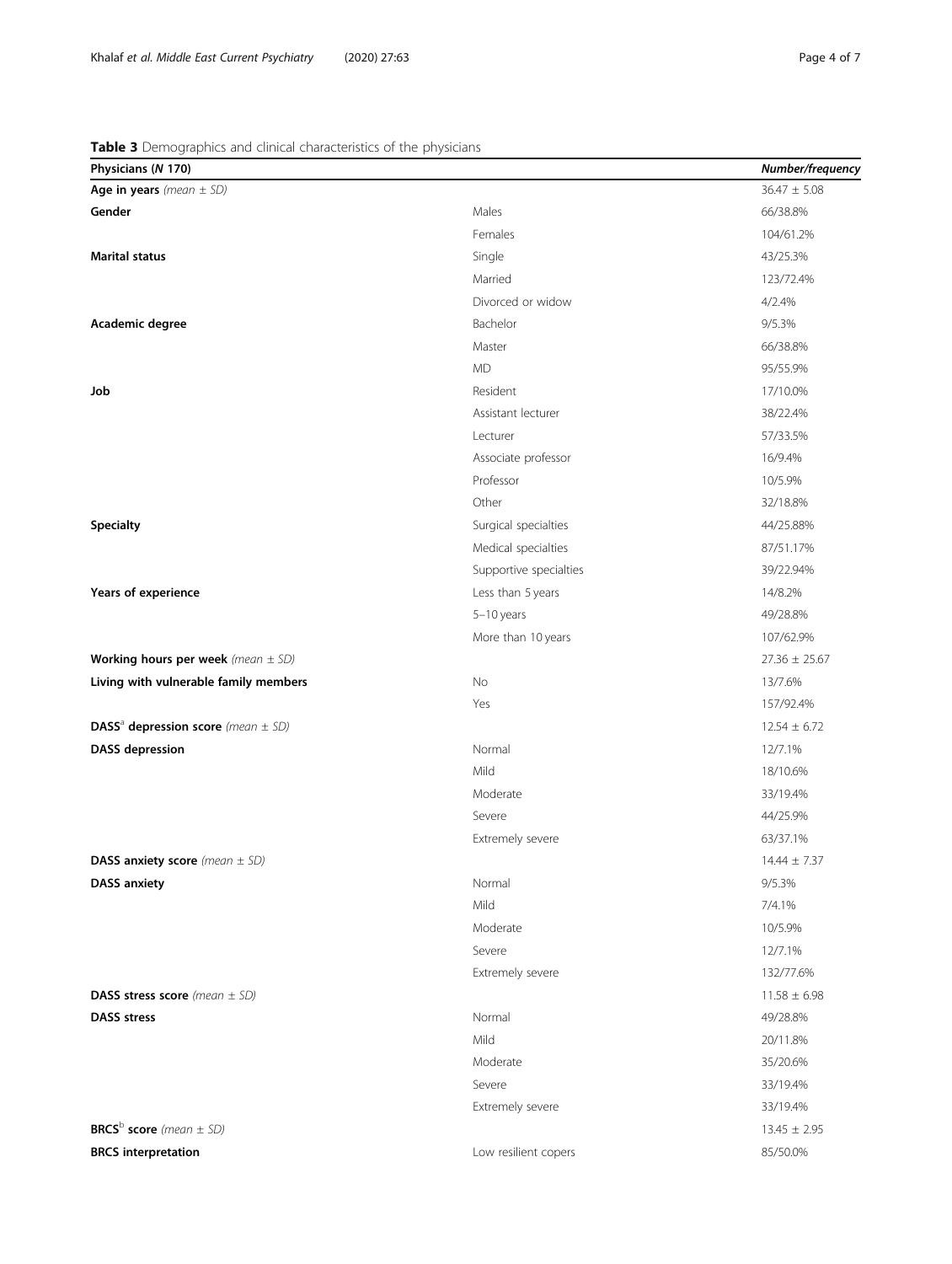# <span id="page-4-0"></span>Table 3 Demographics and clinical characteristics of the physicians (Continued)

| Physicians (N 170) |  |
|--------------------|--|

| Physicians (N 170) |                         | Number/frequency |
|--------------------|-------------------------|------------------|
|                    | Medium resilient copers | 56/32.9%         |
|                    | High resilient copers   | 29/17.1%         |

<sup>a</sup>DASS Depression, Anxiety and Stress Scales<br>**b** *ppcs* Priof Posiliont Coping Scale **BRCS Brief Resilient Coping Scale** 

is affected negatively by the COVID-19 pandemic suffering from depressive, anxiety, and stress symptoms. These results should raise our attention to the medical staff and their mental health status, so we recommend more prevention efforts such as screening for mental health

problems, psycho-education for stress management strategies and acquiring healthy coping skills (setting a daily routine, avoiding too much news about COVID-19), and psychosocial support.

### Table 4 Relation between demographics and clinical characteristics of the physicians

|                                          |                           | Ν              | <b>DASS<sup>a</sup></b><br>depression |                  | <b>DASS anxiety</b>       |                  | <b>DASS stress</b>  |                | BRCS <sup>b</sup> score |       |
|------------------------------------------|---------------------------|----------------|---------------------------------------|------------------|---------------------------|------------------|---------------------|----------------|-------------------------|-------|
|                                          |                           |                | Mean $\pm$<br><b>SD</b>               | $\boldsymbol{p}$ | Mean $\pm$<br>SD          | $\boldsymbol{p}$ | Mean $\pm$<br>SD    | p              | Mean $\pm$<br>SD        | p     |
| Gender                                   | Males                     | 66             | $10.42 \pm$<br>5.98                   | 0.001            | $11.92 \pm$<br>6.54       | $\lt$<br>0.001   | $9.01 \pm 6.53$     | $\,<$<br>0.001 | 13.59 $\pm$<br>3.10     | 0.615 |
|                                          | Females                   |                | 104 13.88 ±<br>6.84                   |                  | $16.04 \pm$<br>7.45       |                  | $13.21 \pm$<br>6.79 |                | 13.35 $\pm$<br>2.87     |       |
| <b>Marital status</b>                    | Single                    | 43             | $11.37 \pm$<br>5.83                   | 0.421            | $14.16 \pm$<br>6.98       | 0.927            | $11.16 \pm$<br>6.19 | 0.883          | 13.42 $\pm$<br>2.78     | 0.805 |
|                                          | Married                   |                | 123 12.93 ±<br>7.05                   |                  | 14.50 $\pm$<br>7.59       |                  | $11.75 \pm$<br>7.34 |                | 13.49 $\pm$<br>3.02     |       |
|                                          | Divorced or widow         | $\overline{4}$ | $13.00 \pm$<br>4.24                   |                  | $15.50 \pm$<br>5.92       |                  | $11.00 \pm$<br>2.83 |                | 12.50 $\pm$<br>3.32     |       |
| Academic degree                          | Bachelor                  | 9              | $17.44 \pm$<br>6.61                   |                  | 0.079 19.33 $\pm$<br>8.45 | 0.123            | $17.44 \pm$<br>7.25 | 0.034          | 12.55 $\pm$<br>2.87     | 0.542 |
|                                          | Masters                   | 66             | $12.22 \pm$<br>5.29                   |                  | $14.22 \pm$<br>5.50       |                  | $11.36 \pm$<br>5.83 |                | 13.66 $\pm$<br>2.65     |       |
|                                          | <b>MD</b>                 | 95             | 12.29 $\pm$<br>7.45                   |                  | $14.12 \pm$<br>8.26       |                  | $11.18 \pm$<br>7.49 |                | 13.38 $\pm$<br>3.16     |       |
| <b>Specialty</b>                         | Surgical specialties      | 44             | 12.31 $\pm$<br>6.28                   |                  | 0.838 14.14 $\pm$<br>6.99 | 0.885            | $11.59 \pm$<br>6.88 | 0.967          | 13.20 $\pm$<br>2.65     | 0.405 |
|                                          | Medical specialties       | 87             | $12.40 \pm$<br>6.75                   |                  | 14.38 $\pm$<br>7.57       |                  | $11.47 \pm$<br>7.16 |                | 13.32 $\pm$<br>3.23     |       |
|                                          | Supportive<br>specialties | 39             | $13.10 \pm$<br>7.23                   |                  | 14.92 $\pm$<br>7.50       |                  | $11.82 \pm$<br>6.84 |                | 14.00 $\pm$<br>2.60     |       |
| Years of experience                      | Less than 5 years         | 14             | 14.50 $\pm$<br>6.51                   | 0.523            | $16.79 \pm$<br>8.10       | 0.382            | $14.14 \pm$<br>7.22 | 0.275          | 12.57 $\pm$<br>2.44     | 0.515 |
|                                          | $5-10$ years              | 49             | $12.45 \pm$<br>6.66                   |                  | 14.78 $\pm$<br>6.86       |                  | $11.96 \pm$<br>7.06 |                | 13.53 $\pm$<br>3.11     |       |
|                                          | More than 10 years        |                | 107 12.33 $\pm$<br>6.79               |                  | 13.98 $\pm$<br>7.50       |                  | $11.07 \pm$<br>6.89 |                | 13.52 $\pm$<br>2.95     |       |
| Living with vulnerable family<br>members | No                        | 13             | $12.08 \pm$<br>5.59                   |                  | 0.796 15.23 $\pm$<br>8.80 | 0.689            | $11.00 \pm$<br>5.94 | 0.755          | 12.85 $\pm$<br>1.91     | 0.447 |
|                                          | Yes                       |                | 157 12.58 $\pm$<br>6.82               |                  | 14.38 $\pm$<br>7.27       |                  | $11.63 \pm$<br>7.07 |                | 13.50 $\pm$<br>3.02     |       |
| <b>Chronic disease</b>                   | No                        |                | 135 12.07 ±<br>6.08                   |                  | 0.150 13.85 $\pm$<br>6.94 | 0.040            | $11.11 \pm$<br>6.31 | 0.163          | $13.52 \pm$<br>2.87     | 0.537 |
|                                          | Yes                       | 35             | 14.34 $\pm$<br>8.62                   |                  | $16.71 \pm$<br>8.57       |                  | $13.40 \pm$<br>8.99 |                | 13.17 $\pm$<br>3.30     |       |

<sup>a</sup>DASS Depression, Anxiety and Stress Scales<br>**bRRCS Brief Besilient Coping Scale** 

**BRCS Brief Resilient Coping Scale**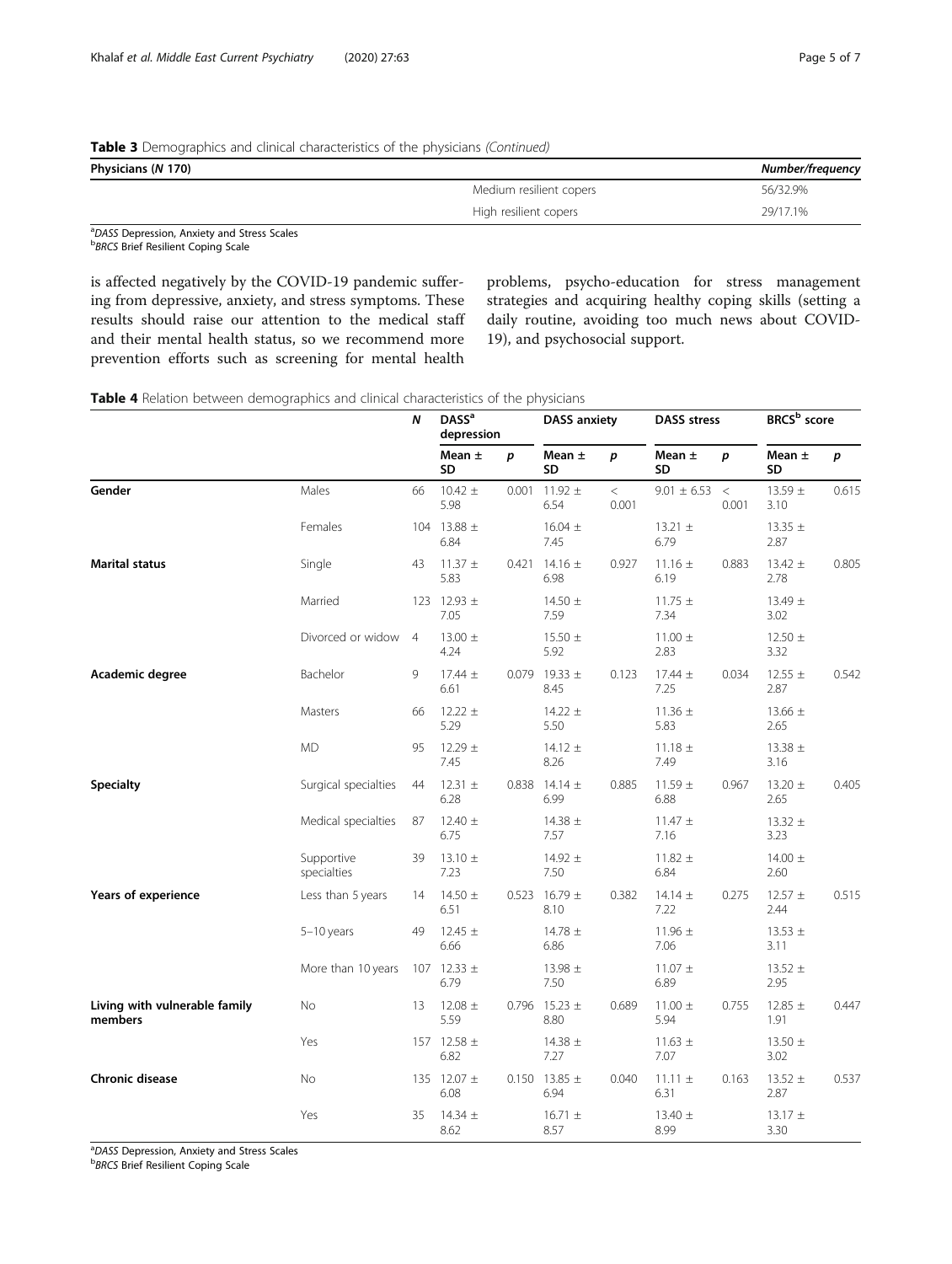<span id="page-5-0"></span>Table 5 Correlation between Depression, Anxiety and Stress Scales; Brief Resilient Coping Scale; and age

|                        |              | DASS <sup>ª</sup> depression | <b>DASS anxiety</b> | <b>DASS stress</b> | BRCS <sup>b</sup> score |
|------------------------|--------------|------------------------------|---------------------|--------------------|-------------------------|
| Age                    |              | $-.147$                      | $-.166$             | $-.160$            | .075                    |
|                        | р            | .056                         | .031                | .037               | .334                    |
| Weekly working hours   |              | .008                         | $-.082$             | $-.027$            | .063                    |
|                        | р            | .916                         | .300                | .729               | .425                    |
| <b>DASS</b> depression |              |                              | .890                | .923               | $-.182$                 |
|                        | р            |                              | < 0.001             | < 0.001            | .018                    |
| <b>DASS</b> anxiety    |              | .890                         |                     | .916               | $-.188$                 |
|                        | р            | < 0.001                      |                     | < 0.001            | .014                    |
| <b>DASS</b> stress     | $\mathbf{r}$ | .923                         | .916                |                    | $-.206$                 |
|                        | р            | < 0.001                      | < 0.001             |                    | .007                    |
| <b>BRCS</b> score      |              | $-.182$                      | $-.188$             | $-.206$            |                         |
|                        | р            | .018                         | .014                | .007               |                         |

<sup>a</sup>DASS Depression, Anxiety and Stress Scales<br>**bRRCS Brief Besilient Coping Scale** 

**BRCS Brief Resilient Coping Scale** 

Limitations of this study include the relatively small sample size, and the whole data were self-rated which may limit the data generalizability. Also, the effect of direct contact with COVID-19 patients was not studied. We recommend in future studies increasing the staff sample size and categorizing the experiences based on profession.

#### Abbreviations

ANOVA: Analysis of variance; BRCS: Brief Resilient Coping Scale; DASS-21: Depression, Anxiety and Stress Scale-21 Items; PPE: Personal protective equipment; SARS: Severe acute respiratory syndrome; SPSS: Statistical Package for the Social Sciences; WHO: World Health Organization

#### Acknowledgements

Not applicable

#### Authors' contributions

OK proposed the research idea and design and contributed to writing the manuscript. MK helped developing the study design and data analysis and interpretation and editing the manuscript. RA contributed to developing research idea, study methodology, and writing the manuscript. All authors read and approved the final manuscript.

#### Funding

This research did not receive any specific grant from funding agencies in the public, commercial, or not-for-profit sectors. The authors declare that they have no conflicts of interest.

#### Availability of data and materials

All data analyzed during this study are included in this published article.

#### Ethics approval and consent to participate

The survey started with a mandatory question where the participant must state his/her consent to participate in order to continue the survey. Since this is an observational study, the researchers did not apply for IRB approval (the Egyptian Law mandates an IRB approval for clinical trials and patienttargeted studies).

#### Consent for publication

Not applicable

Competing interests None

# Received: 22 September 2020 Accepted: 21 October 2020 Published online: 11 November 2020

#### References

- 1. Altemus M (2006) Sex differences in depression and anxiety disorders: potential biological determinants. Horm Behav 50(4):534–538. [https://doi.](https://doi.org/10.1016/j.yhbeh.2006.06.031) [org/10.1016/j.yhbeh.2006.06.031](https://doi.org/10.1016/j.yhbeh.2006.06.031)
- 2. Clarke DM, Currie KC (2009) Depression, anxiety and their relationship with chronic diseases: a review of the epidemiology, risk and treatment evidence. Med J Aust 190(S7):S54–S60
- 3. Dijkstra IS, Pols J, Remmelts P, Bakker B, Mooij JJ, Borleffs JC, Brand PL (2013) What are we preparing them for? Development of an inventory of tasks for medical, surgical and supportive specialties. Med Teach 35(4):e1068–e1077. <https://doi.org/10.3109/0142159x.2012.733456>
- 4. Endler NS, Parker JD (1990) Multidimensional assessment of coping: a critical evaluation. J Pers Soc Psychol 58(5):844–854. [https://doi.org/10.](https://doi.org/10.1037//0022-3514.58.5.844) [1037//0022-3514.58.5.844](https://doi.org/10.1037//0022-3514.58.5.844)
- 5. Felmingham K, Williams LM, Kemp AH, Liddell B, Falconer E, Peduto A, Bryant R (2010) Neural responses to masked fear faces: sex differences and trauma exposure in posttraumatic stress disorder. J Abnorm Psychol 119(1): 241–247. <https://doi.org/10.1037/a0017551>
- 6. Greenberg N, Docherty M, Gnanapragasam S, Wessely S (2020) Managing mental health challenges faced by healthcare workers during covid-19 pandemic. Bmj 368:m1211. <https://doi.org/10.1136/bmj.m1211>
- 7. Ho CS, Chee CY, Ho RC (2020) Mental health strategies to combat the psychological impact of COVID-19 beyond paranoia and panic. Ann Acad Med Singapore 49(3):155–160
- 8. Huang JZ, Han MF, Luo TD, Ren AK, Zhou XP (2020) Mental health survey of medical staff in a tertiary infectious disease hospital for COVID-19. Zhonghua Lao Dong Wei Sheng Zhi Ye Bing Za Zhi 38(3):192–195. [https://](https://doi.org/10.3760/cma.j.cn121094-20200219-00063) [doi.org/10.3760/cma.j.cn121094-20200219-00063](https://doi.org/10.3760/cma.j.cn121094-20200219-00063)
- 9. IBM Corp (2011) IBM SPSS Statistics for Windows, Version 20.0. Armonk, IBM Corp [https://www.ibm.com/support/pages/how-cite-ibm-spss-statistics-or](https://www.ibm.com/support/pages/how-cite-ibm-spss-statistics-or-earlier-versions-spss)[earlier-versions-spss](https://www.ibm.com/support/pages/how-cite-ibm-spss-statistics-or-earlier-versions-spss)
- 10. Kocalevent R-D, Zenger M, Hinz A, Klapp B, Brähler E (2017) Resilient coping in the general population: standardization of the brief resilient coping scale (BRCS). Health Qual Life Outcomes 15(1):251. [https://doi.org/10.1186/s12955-](https://doi.org/10.1186/s12955-017-0822-6) [017-0822-6](https://doi.org/10.1186/s12955-017-0822-6)
- 11. Lai J, Ma S, Wang Y, Cai Z, Hu J, Wei N, Tan H (2020) Factors associated with mental health outcomes among health care workers exposed to coronavirus disease 2019. JAMA network open. 3(3):e203976–e203976.
- 12. Lovibond SH, Lovibond PF, Psychology Foundation of Australia (1995) Manual for the depression anxiety stress scales. Psychology Foundation of Australia, Sydney [https://www.worldcat.org/title/manual-for-the-depression](https://www.worldcat.org/title/manual-for-the-depression-anxiety-stress-scales/oclc/222009504)[anxiety-stress-scales/oclc/222009504](https://www.worldcat.org/title/manual-for-the-depression-anxiety-stress-scales/oclc/222009504)